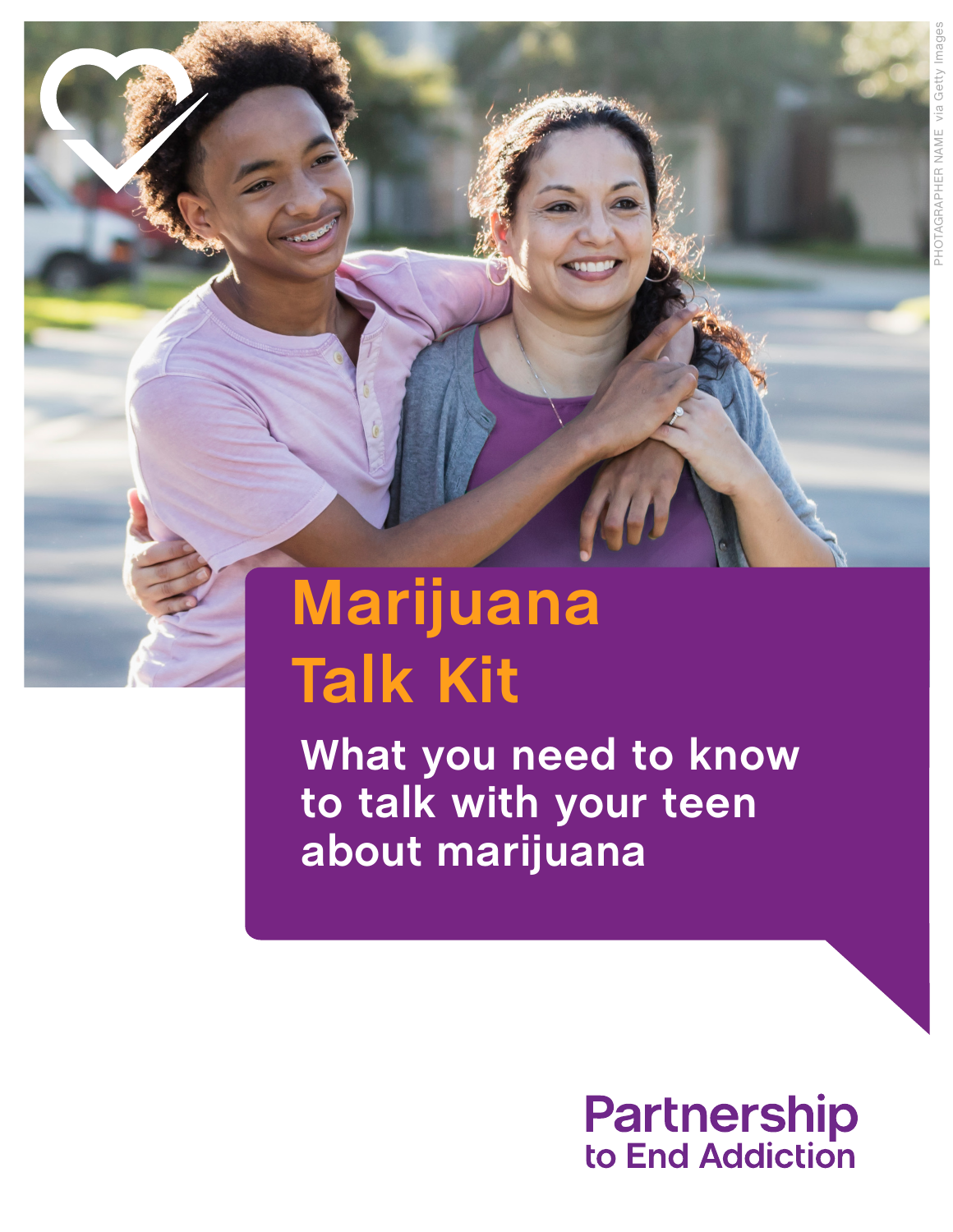## **INTRODUCTION Introduction**

#### **"***When I was a kid…***" doesn't really work when talking with your kids about marijuana today. It's a whole new ballgame.**

Marijuana  $-$  legal or otherwise  $-$  is a hot topic. It's more important than ever for parents and caregivers to protect their kids' health and development by addressing this issue early and often.

That's why we created this talk kit. We want to help families navigate through a changing marijuana landscape; one that includes legalization, the rise in edibles and vaping.

Here, you'll learn how to set the stage to have an open dialogue with your teen — about any issue, but marijuana in particular. Your teens are likely asking you some tough questions and challenging you on the topic of marijuana.

Believe it or not, you are the most powerful influence in your child's life. More than friends. More than social media. More than influencers. We know you have questions, and we're here to help.

#### **What's inside**

| • The new marijuana landscape                                               |
|-----------------------------------------------------------------------------|
| • Marijuana and the teen brain                                              |
| • Marijuana and alcohol                                                     |
|                                                                             |
| • Get in the right frame of mind                                            |
| • Try active listening                                                      |
| • Words to avoid when talking about marijuana (or any issue with your teen) |
|                                                                             |
| • Responding to your teen's questions and arguments [a chart]               |
| • A note to parents if you smoke or drink                                   |
|                                                                             |

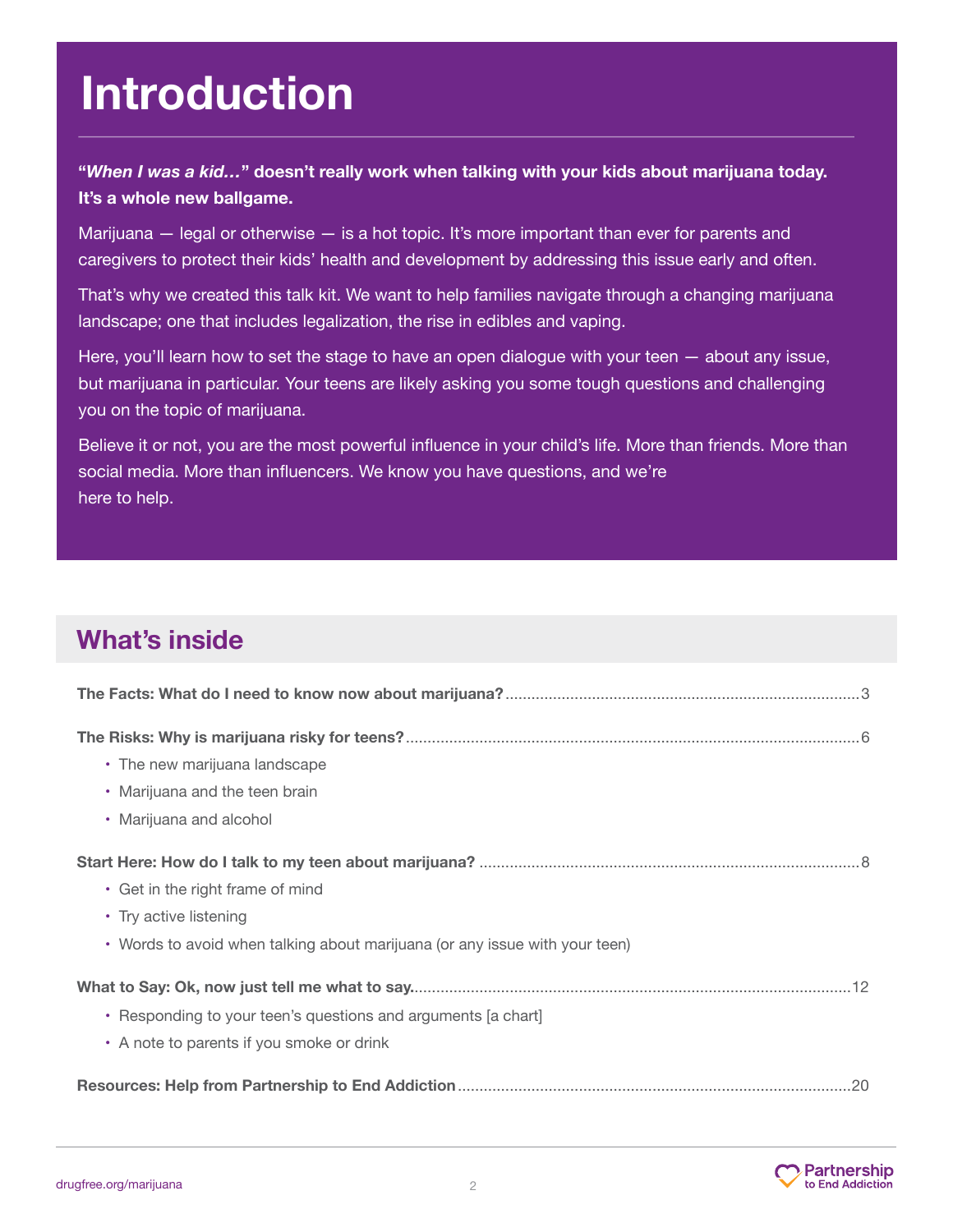### **The Facts** / *What do I need to know now about marijuana?*

#### **What is marijuana?**

Marijuana, one of the most often-used drugs in the U.S., is a product of the plant, Cannabis sativa. The main active chemical in marijuana, also present in other forms of cannabis, is THC (delta-9-tetrahydrocannabinol). Of the roughly 400 chemicals found in the cannabis plant, THC affects the brain the most. It is a mind-altering chemical that gives marijuana users a high.

#### **What does it look like?**

Marijuana itself is a green or gray mixture of dried, shredded flowers and leaves of the plant.

#### **What are some terms for marijuana?**

Bud, blunt, chronic, dab, dope, ganja, grass, green, hash, herb, joint, loud, mary jane, mj, pot, reefer, sinsemilla, skunk, smoke, trees, wax, marijuana

#### **How is it used?**

Many roll loose marijuana into a cigarette (called a "joint") or smoke it in a pipe or water pipe (called a "bong") or in a cigar (called a "blunt"). A single intake of smoke is called a "hit."

Marijuana can also be mixed into food or brewed as tea and ingested.

In states where marijuana has become legalized, more and more marijuana "edibles" are seen in retail establishments where marijuana is sold, including baked goods and candy that closely or even exactly resemble well-known foods (example: brownies, chocolate, cookies, pizza or gummy bears).

Marijuana can also be vaporized. In addition, there are marijuana concentrates such as hash, wax, tinctures and oil.

Learn more about how marijuana is used at [drugfree.org/drug-guide/marijuana.](https://drugfree.org/drugs/marijuana/)

#### *Why some teens use*



Teens use marijuana for different reasons, which may include:

- **•**  to relax
- **•** to have fun
- **•** to alter their perspective
- **•** to fit in
- **•** to experiment
- **•** to try something new

Some teens see it as not dangerous and easy to get — maybe even easier than alcohol.

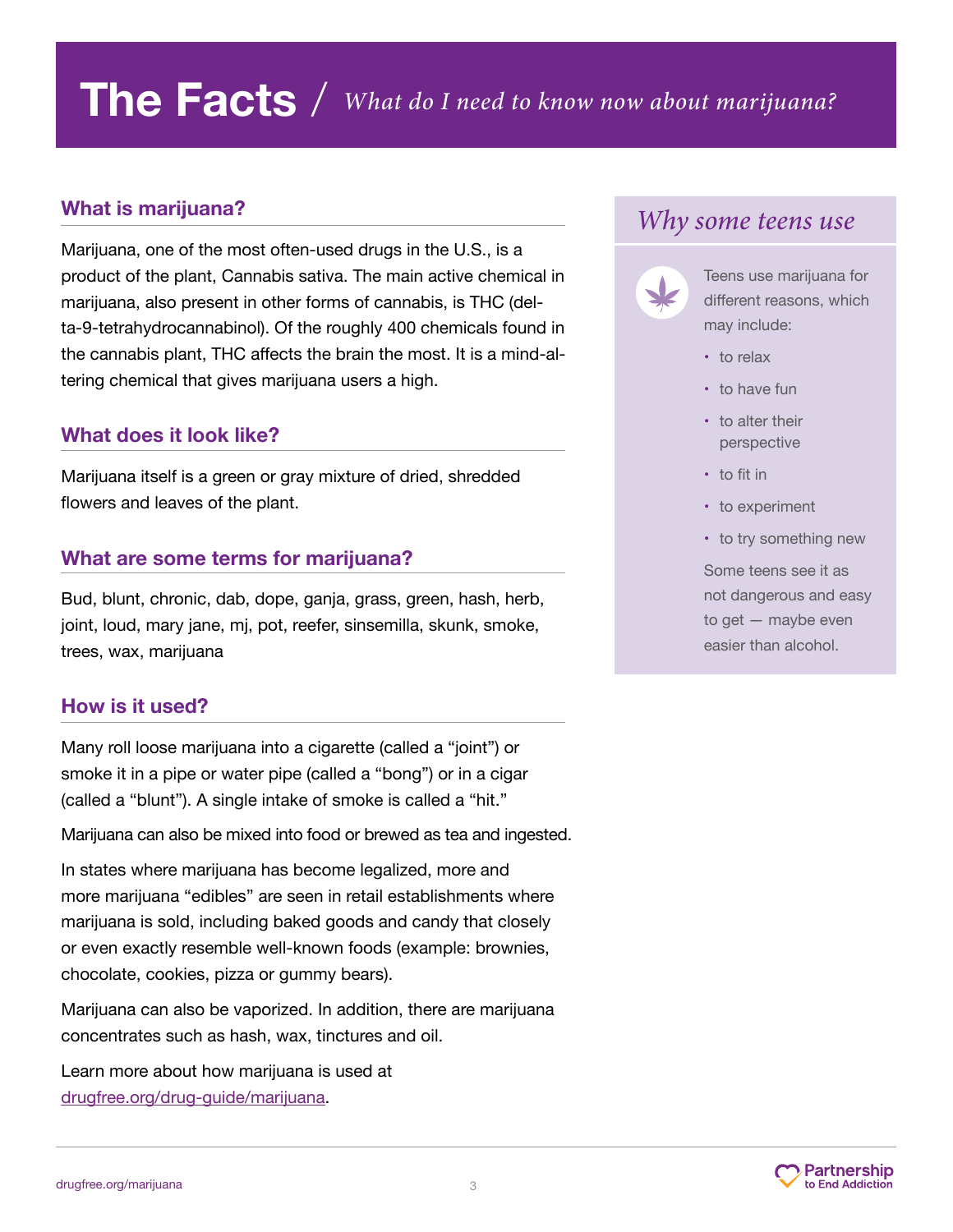#### **What are the short-term effects of marijuana use?**

Short-term effects of marijuana include problems with memory and learning, distorted perception (sights, sounds, time, touch), trouble with thinking and problem-solving, loss of motor coordination, increased heart rate and anxiety. These effects are even greater when other drugs are taken with marijuana.

#### **What are the potential long-term effects of marijuana use?**

Teenagers experience intense feelings due to hormone changes, which is a normal part of development. While most adults have a variety of healthy activities and behaviors that they turn to in order to relieve stress, it can be different for teens.

If a teen is using pot as a coping method for anxiety, depression or stress, they are more likely to continue this behavior, because it works (and it works immediately). They gain instant relief and gratification. They may think, "When I feel stressed out, I smoke pot and it relaxes me." Instead of taking time to process and deal with the feeling, they alter it by getting high, which in turn stunts the emotional coping process. The teen's stress tolerance is lowered, because they have not experienced the natural passing of the feeling, and they haven't found and used a healthy behavior — like sports, hanging out with a friend, playing music, talking to someone about how they feel or reading a book — to aid in coping with the pressure and stress they feel.

This is why regular pot users who start as teens and stop when they are adults may have a difficult time working through emotions. They are essentially learning healthy behaviors and coping skills that they should have acquired years ago.

Marijuana is unlikely to result in permanent disability or death, but too much of the drug in a person's system can have harmful effects, and isn't as benign as some teens want you to believe. Marijuana can increase risk of chronic cough, bronchitis and

*(continued on page 5)*

#### *What should I look for in my home?*



In addition to drugs themselves, keep your eye out for rolling papers, cigars and pipes of any kind, as well as small plastic bags, containers and lighters.

If you find something strange and have questions, connect with our helpline at [drugfree.org/](https://drugfree.org/get-support-now/) [get-support-now](https://drugfree.org/get-support-now/).

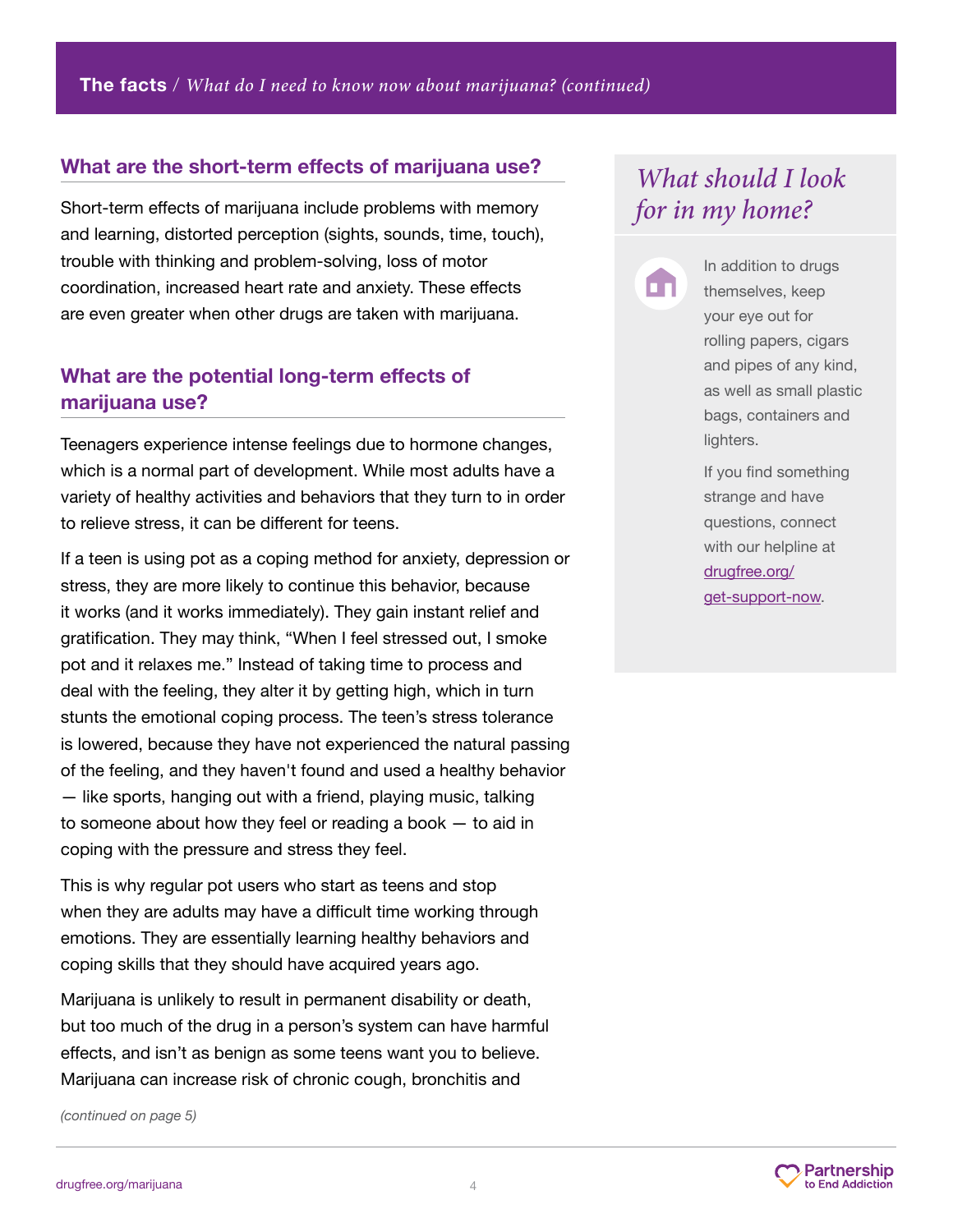**The facts** / *What do I need to know now about marijuana? (continued)*

schizophrenia in vulnerable individuals. It also may increase risk of anxiety, depression and a series of attitude and personality changes. These changes can also include poor performance in school, eating and sleeping problems. Marijuana, just like any other drug, can lead to addiction. It affects the brain's reward system in the same way as all other substances — and the likelihood of addiction increases considerably for those who start young.

#### **How do I know if my teen is using?**

Teens will be teens. They sleep late, their groups of friends change, they can be moody and they may have on-again, off-again trouble in school. So how do you know when your teen is using marijuana or other substances? Here are some signs to watch for:

- Declining school work and grades
- Abrupt changes in friends
- Abnormal health issues or sleep issues
- Deteriorating relationships with family
- Less openness and honesty

What it comes down to is that **you know your teen best**. If something doesn't feel right, it probably isn't.

| Signs to watch for                            |
|-----------------------------------------------|
| Declining school work<br>and grades           |
| Abrupt changes in<br>friends                  |
| Abnormal health issues<br>or sleep issues     |
| Deteriorating<br>relationships with<br>family |
| Less openness and<br>honesty                  |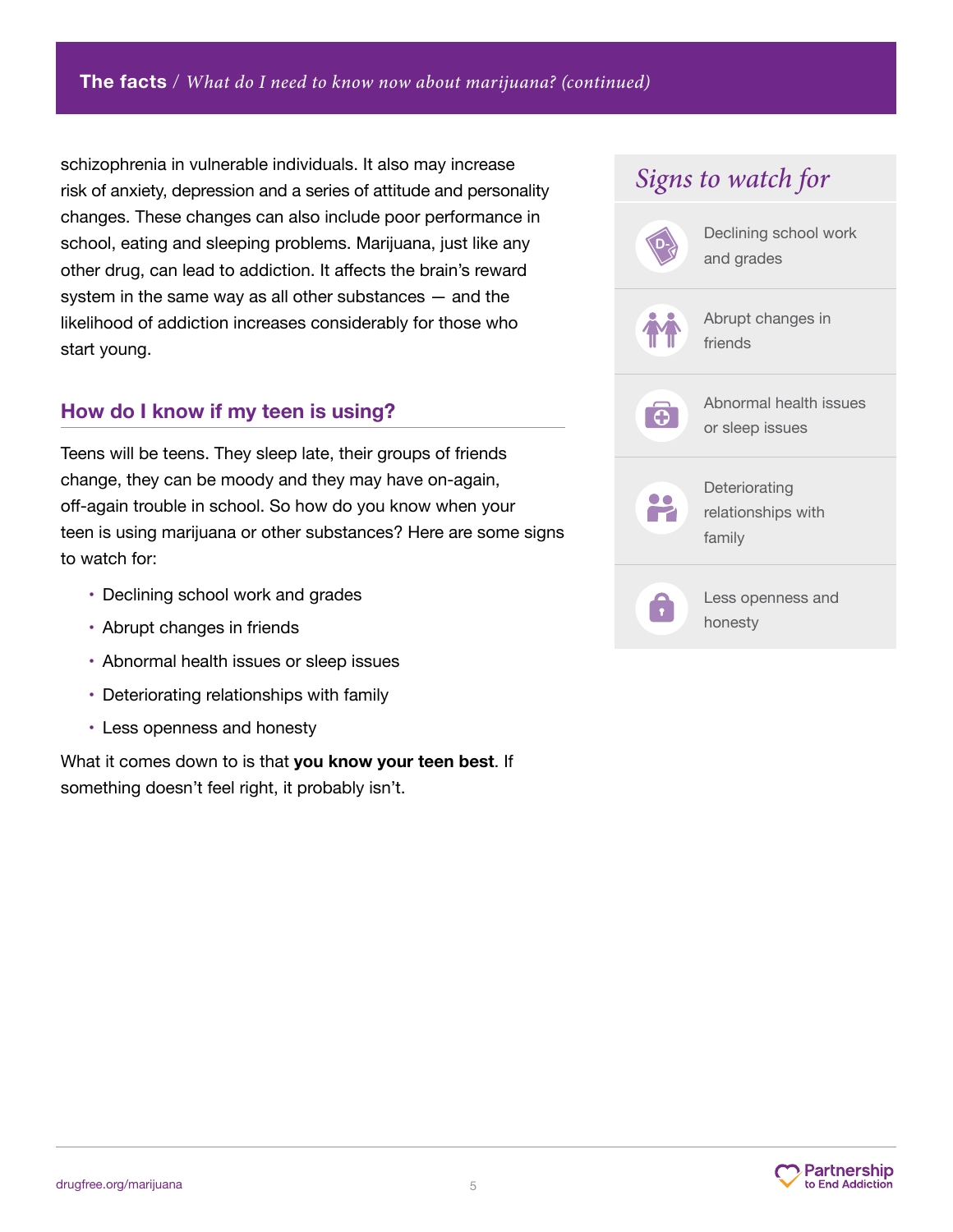#### **The new marijuana landscape**

National debates on the legalization of marijuana have helped normalize the behavior for many teens. Data from the Substance Abuse Mental Health Services Administration indicate that in all states that have legalized recreational marijuana, rates of first use among adolescents are higher than the national average for the age group. That's why it's important that your child inherently understands that you don't approve of their use of marijuana, in the same way that you don't want them to smoke cigarettes, drink alcohol or use other substances.

The new marijuana landscape doesn't change the fact that all mind-altering substances — including marijuana — are harmful for the still-developing teen brain.

#### **Marijuana and the teen brain**

The parts of the adolescent brain which develop first are those that control physical coordination, emotion and motivation. However, the part of the brain which controls reasoning and impulses — known as the prefrontal cortex — does not fully mature until the mid-20s.

It's as if, while the other parts of the teen brain are shouting, the prefrontal cortex is not quite ready to play referee. This can have noticeable effects on teen behavior, such as:

- difficulty holding back or controlling emotions
- a preference for high-excitement and low-effort activities
- poor planning and judgment (rarely thinking of negative consequences)
- more risky, impulsive behaviors, including experimenting with drugs and alcohol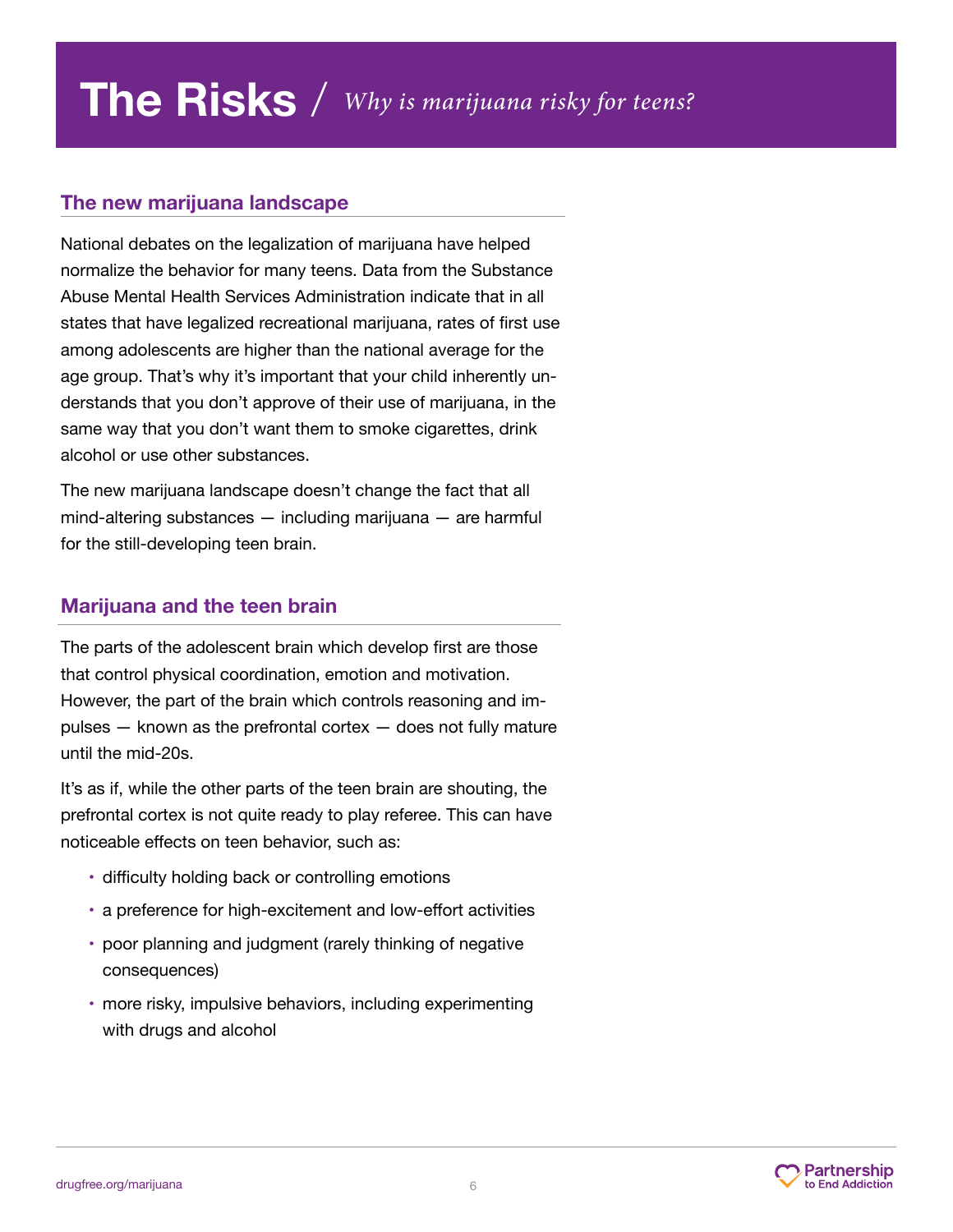So during the adolescent years, your teen is especially susceptible to the negative effects of any and all substance use, including marijuana. Even occasional use of pot can cause teens to engage in risky behavior, be taken advantage of, find themselves in vulnerable situations and make bad choices while under the influence like combining weed and alcohol, driving while high or engaging in unsafe sex.

#### **Marijuana and alcohol**

While some teens may argue that marijuana is safer than alcohol, many teens don't typically use alcohol OR marijuana; they use both, often at the same time — a dangerous combination.

The biggest impact of mixing marijuana and alcohol is the significant increase in impairment in judgment. The level of intoxication and secondary effects experienced can be unpredictable. Some people may be more prone to episodes of lightheadedness and fatigue. Also, because marijuana is an anti-emetic (used to treat nausea and vomiting in medical situations), it may be easier to drink alcohol until dangerously high blood alcohol levels are reached, as the normal body defense of vomiting when drunk may be muted by the marijuana.

#### *A doctor's point of view*

*"At our practice we see the gamut. Most teens that we see either have never tried marijuana, or have tried it once or twice but did not like the way it made them feel. We do see, however, some adolescents who smoke marijuana regularly, and we worry about these kids. Many are doing poorly in school, some cannot sleep unless they smoke first, and some have gotten into trouble, either with their parents, their schools or with the police because of smoking, possessing, buying or selling marijuana."*

—Dr. Karen Soren, Associate Professor of Pediatrics and Public Health at Columbia University Medical Center

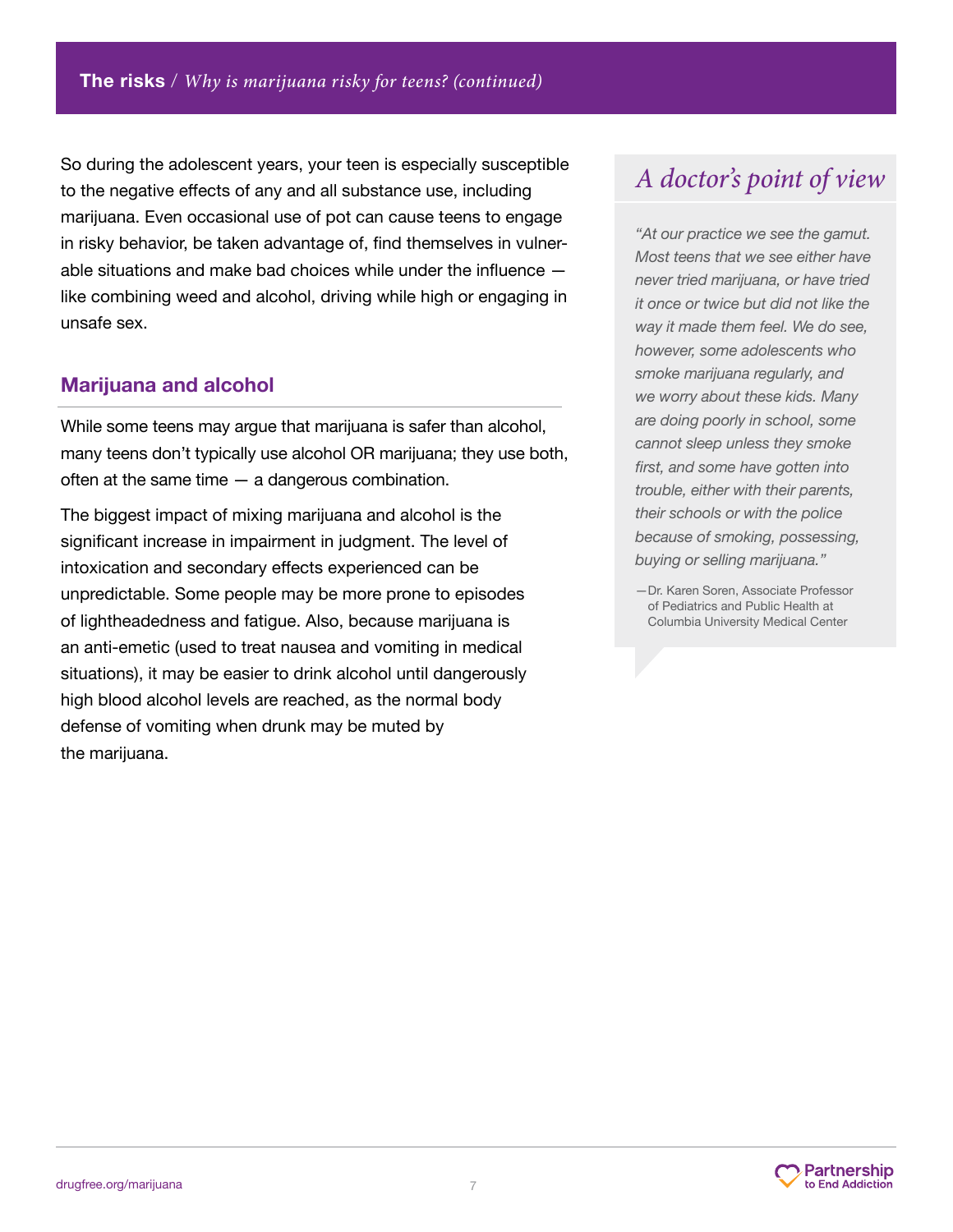### **Start Here** / *How do I talk with my teen about marijuana?*

Talking to teenagers is difficult to begin with. Talking to them about drugs and alcohol is even harder. As a parent, you are often met with resistance. The good news is there are ways to engage your teen that promote open and positive communication.

#### **Get in the right frame of mind**

Here are some effective tools to set the stage for a conversation about substances:

- **Keep an open mind.** If you want to have a productive conversation with your teen, one thing to keep in mind is that when a child feels judged or attacked, they are less likely to be receptive to your message. We suggest that, in order to achieve the best outcome for you and your teen, try to preserve a position of objectivity and openness. We understand that this is challenging and may take practice.
- **Put yourself in your teen's shoes.** For instance, consider the manner in which you yourself would prefer to be addressed when speaking about a difficult subject. It might be helpful to think about how you felt when you were a teenager.
- **Be clear about your goals.** It may help to write them down. Once you know what you would like to get from the conversation, you can look back at these afterward and review what went right, what went wrong, what goals were met, which ones were saved for a later date and whether you were able to deliver them effectively.
- **Be calm and relaxed.** If you approach your teen with anger or panic, it will make it harder to achieve your goals. If you are anxious about having a conversation with them, find some things to do that will help relax you (take a walk, call a friend, meditate).



*(continued on page 9)*

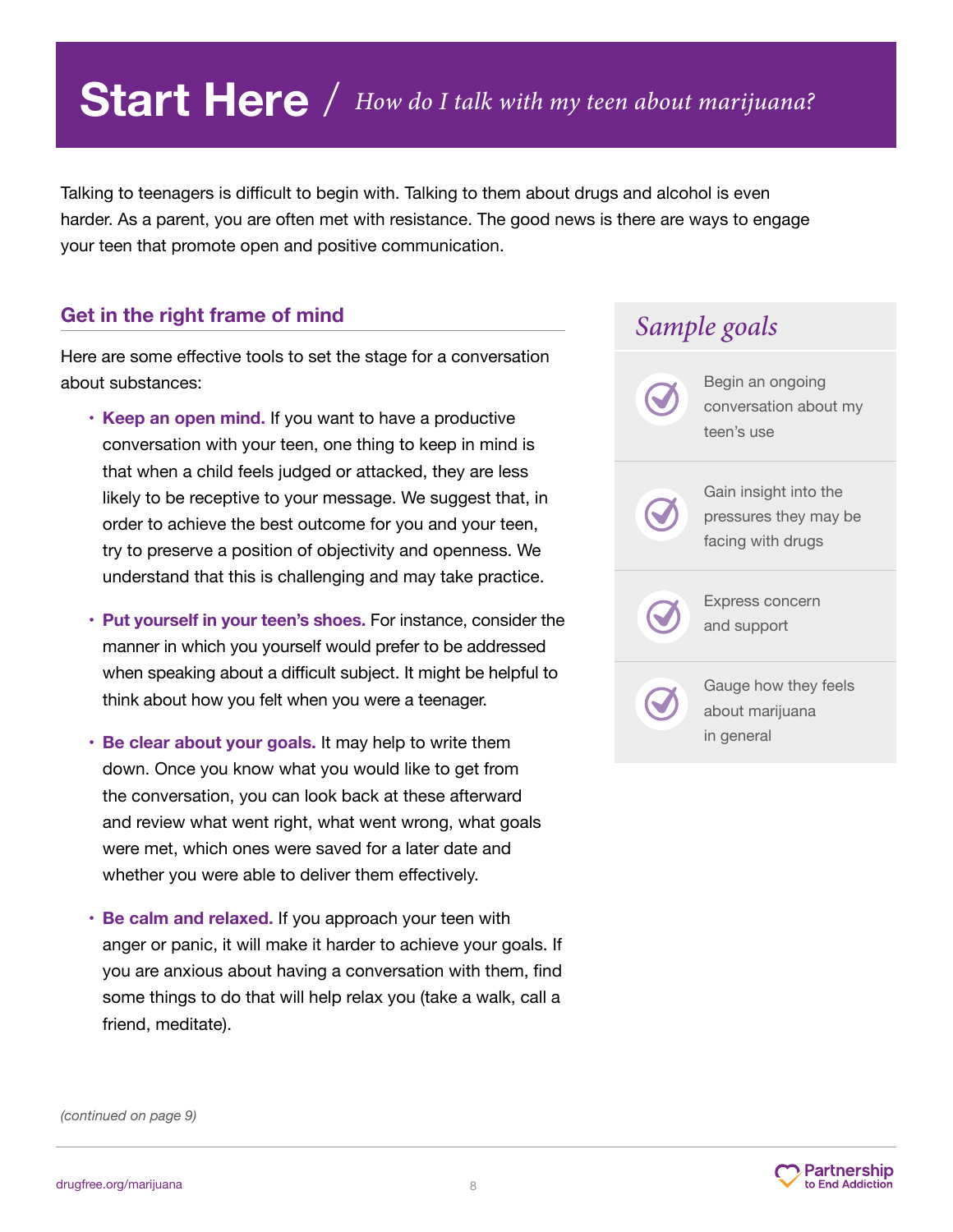- **Be positive.** If you approach the situation with shame, anger, scare tactics or disappointment, your efforts will be counter-productive. Instead, be attentive, curious, respectful and understanding.
- **Don't lecture.** Keep in mind that if you spoke with them about drugs when they were younger, they already know that you disapprove of their use. To lecture them about this will most likely lead to them shutting down, tuning you out, anger or worse — it could be misinterpreted as you disapproving of them instead of their actions, which can lead to shame and, in turn, more substance use. Throwing your weight around in order to stop something from happening ("You can't, because I'm your parent and I said so") is highly ineffective. Avoid pulling rank if you get frustrated.
- **Find a comfortable setting.** Announcing a sit-down meeting ("We need to have a talk after dinner") will usually be met with resistance, while a more spontaneous, casual approach will lower their anxiety and maybe even your own. Perhaps this means taking a walk with their or and sitting in the yard or park. Look for a place that feels less confined but not too distracting.
- **Be aware of body language.** If your teen is sitting, you want to be sitting as well. If they are standing, ask them to sit down with you. Be mindful of finger-pointing and crossed arms; these are closed gestures, while uncrossed legs and a relaxed posture are open gestures.

#### *You matter*

*"Even though your child might not acknowledge it, you still matter. If a student gets in trouble on campus, we can put them on probation, we can throw them out of housing, but what college students consistently report is that the worst thing we can do to them, the absolute death penalty, is call you."*

—Dr. Donald A. Misch, Medical Director at the University of Colorado, Boulder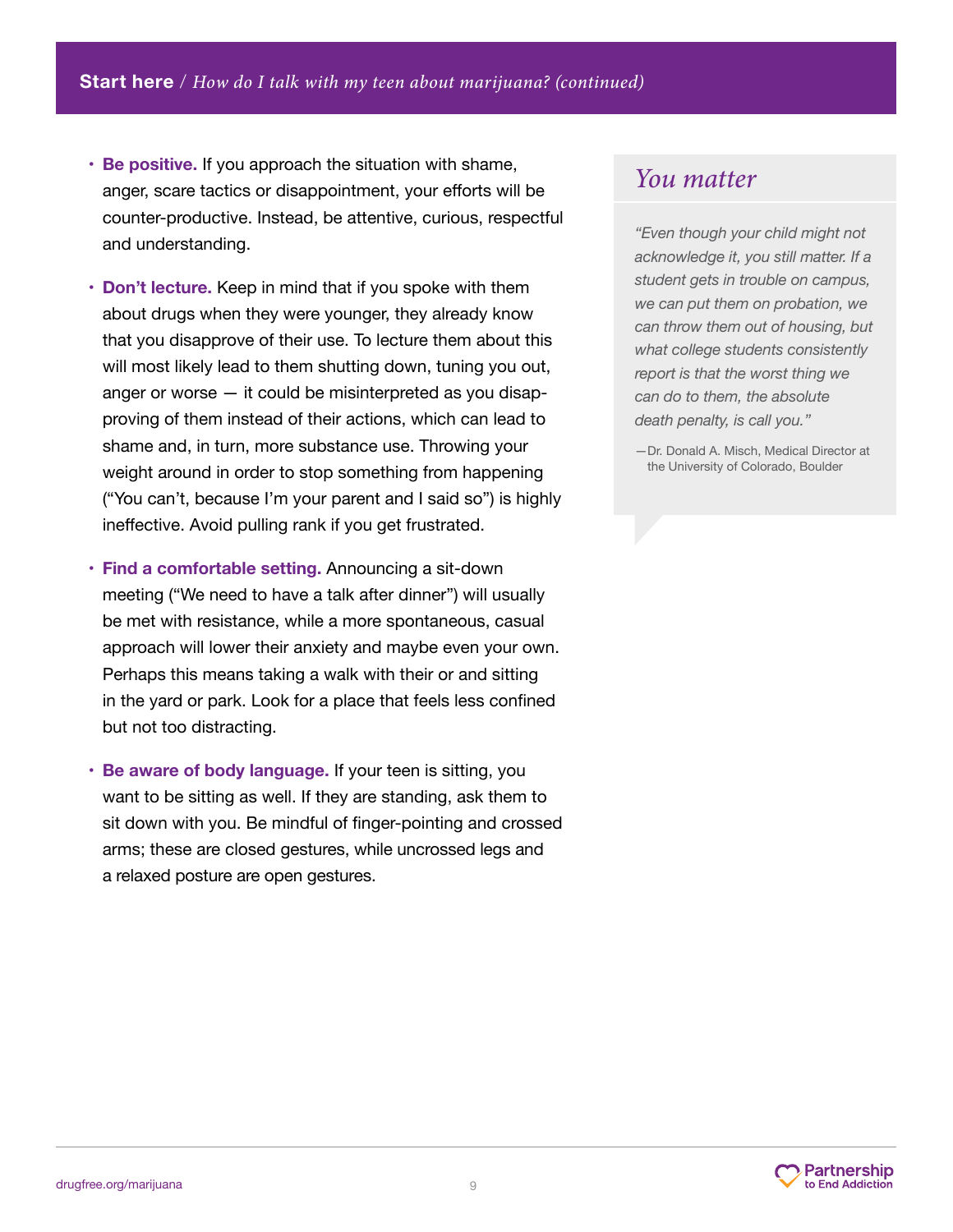### *Try active listening*

**Active listening is a skill that takes practice and is highly effective.<sup>v</sup> Here are some examples of how you can exercise active listening with your teen.**



*v Third Edition, "Motivational Interviewing: Helping People Change," William R. Miller and Stephen Rollnick*

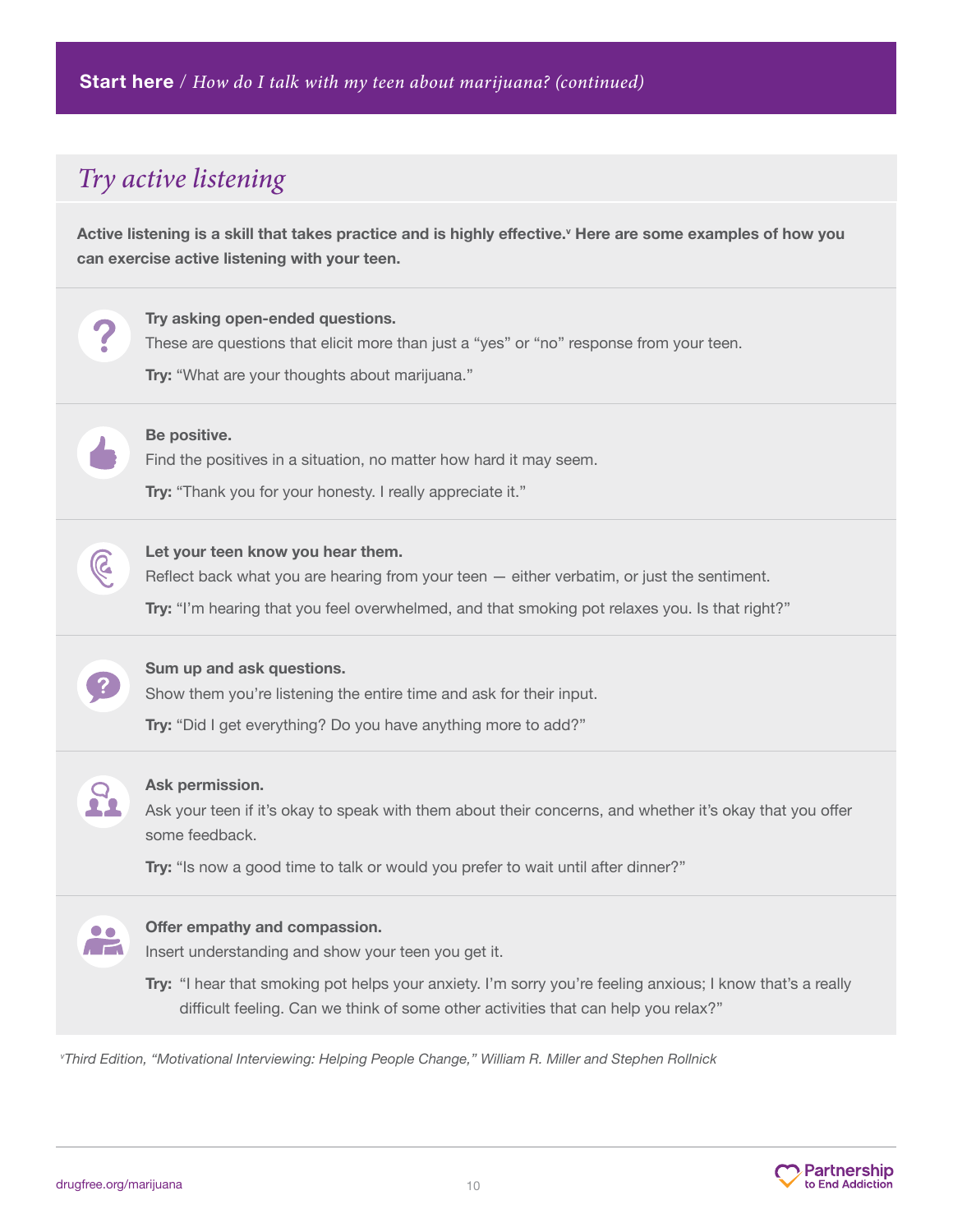#### **Words to avoid when talking about marijuana (or any issue with your teen)**

| <b>AVOID</b>                                                                           | <b>INSTEAD, USE</b>                                                                                                  |
|----------------------------------------------------------------------------------------|----------------------------------------------------------------------------------------------------------------------|
| <b>BUT</b><br>You did well on your report card but I know you<br>can work even harder. | <b>AND</b><br>You did well on your report card and I know you<br>can work even harder.                               |
| <b>SHOULD</b><br>You should stop smoking pot.                                          | <b>WANT</b><br>I want you to stop smoking pot, and I'm here to<br>help you.                                          |
| <b>BAD</b><br>Smoking pot is <b>bad</b> for you.                                       | <b>HARMFUL</b><br>Smoking pot is <b>harmful</b> for your health and brain.                                           |
| <b>STUPID</b><br>Smoking pot is a <b>stupid</b> choice.                                | <b>UNHEALTHY</b><br>Smoking pot is <b>unhealthy</b> for you, and that's why<br>I'm concerned.                        |
| <b>DISAPPROVE</b><br>I disapprove of you hanging out with that<br>group of friends.    | <b>CONCERNED</b><br>I am concerned about your group of friends and<br>worry that they may not be the best influence. |
| <b>DISAPPOINTED</b><br>I am disappointed in you for breaking curfew.                   | <b>WORRIED</b><br>I am worried about your decision to come home<br>past curfew.                                      |
| <b>CAN'T</b><br>You can't come home at 11 p.m. on weeknights.                          | <b>DON'T WANT</b><br>I don't want you to come home this late at night<br>anymore.                                    |

#### *Be patient*

Remember to be clear about your goals, be positive and offer compassion. These skills take practice, so if the talk doesn't go the way you hoped it might, remember that you will have other opportunities to try them. Have more than one conversation, which will give you many opportunities to get it right and improve upon what didn't go so well the last time.

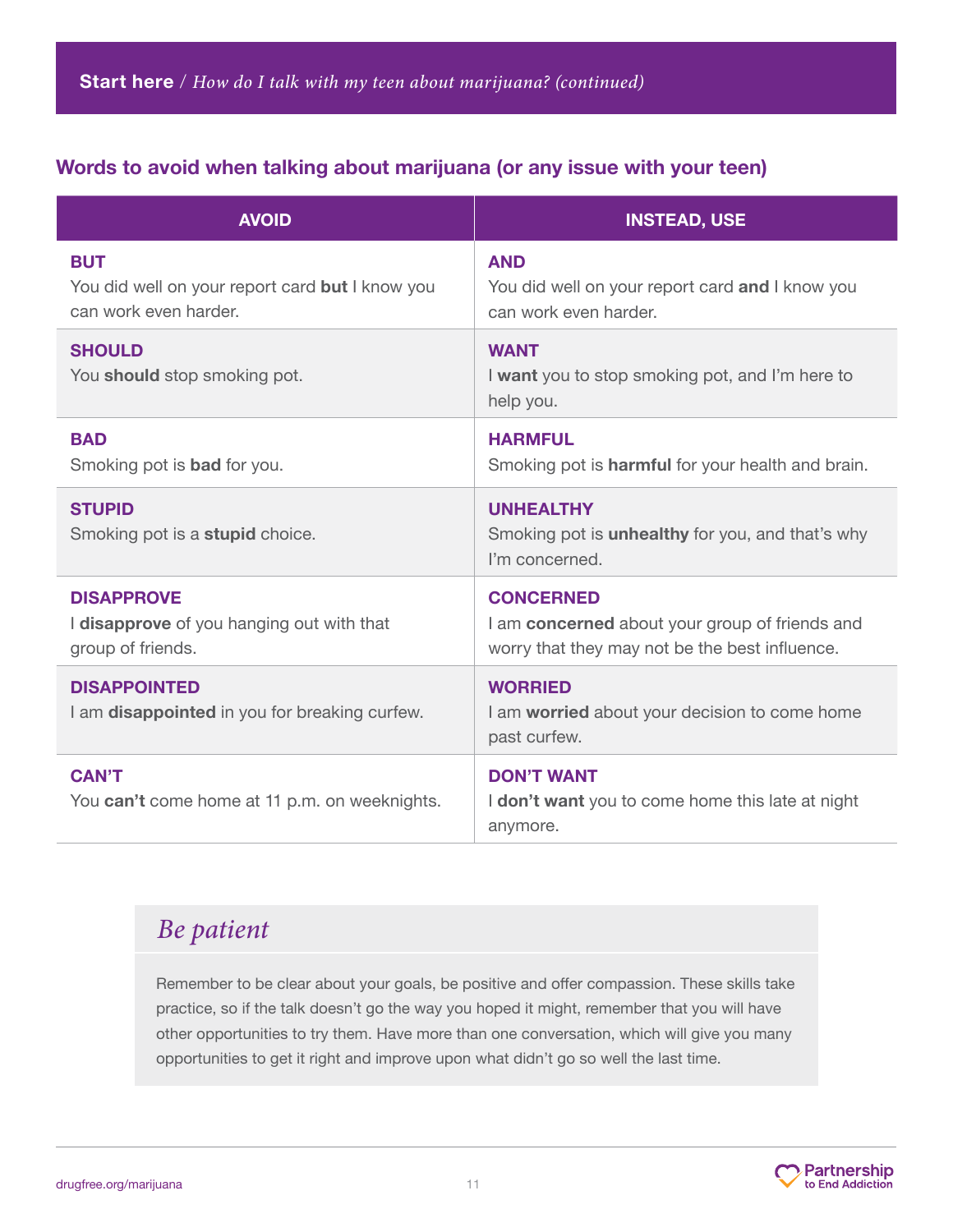**What to Say** / *Ok, now just tell me what to say.* 

#### **Responding to your teen's questions and arguments**

Ultimately, there is no "script" for talking with your teen about marijuana. But let's look at some of the arguments your teen might make when you bring up marijuana, and what you can say in response.

#### **Your teen says:** "I know, I know. You've talked with me about this before."

| <b>YOU CAN SAY</b>                                                                                                                                                        |               | <b>HERE'S WHY</b>                                                                                                                                                                                                                                 |
|---------------------------------------------------------------------------------------------------------------------------------------------------------------------------|---------------|---------------------------------------------------------------------------------------------------------------------------------------------------------------------------------------------------------------------------------------------------|
| "I know we've had conversations about drugs<br>before, and I'm sorry if you feel like I'm being<br>a nag."                                                                | $\rightarrow$ | Taking responsibility and acknowledging a<br>teen's feelings is an effective way to reduce<br>resistance.                                                                                                                                         |
| "I want us to be able to discuss topics because<br>I love you and I want to help during these years<br>when you're faced with a lot of difficult choices."                | $\rightarrow$ | This statement shows compassion for what<br>they are going through.                                                                                                                                                                               |
| "My concern is that things are changing quickly<br>with some states legalizing marijuana, and that's<br>why it's important that we talk about it. Would<br>that be okay?" |               | Asking permission is essential to open commu-<br>nication, and makes your teen feel empowered<br>within the dialogue. Be prepared for a possible<br>response of "NO, I don't want to talk." If this<br>happens, ask why. Then have them suggest a |

#### Your teen says: [nothing]

#### YOU CAN SAY HERE'S WHY

"What do kids at your school say about marijuana?"

"Who do you know at school who smokes pot? What did they say about it?"

"Why do you think tobacco companies want to get into the marijuana business?"

"Have you ever been offered marijuana?"

*time when they would be willing to talk.*

*If you find it hard to get your teen to start talking, try asking questions about their friends or classmates. It may be easier for them to open up about someone other than themself. This can lead them to share their thoughts with you.*

*If they don't want to talk, remind them that you're there for them when they have things on their mind.*

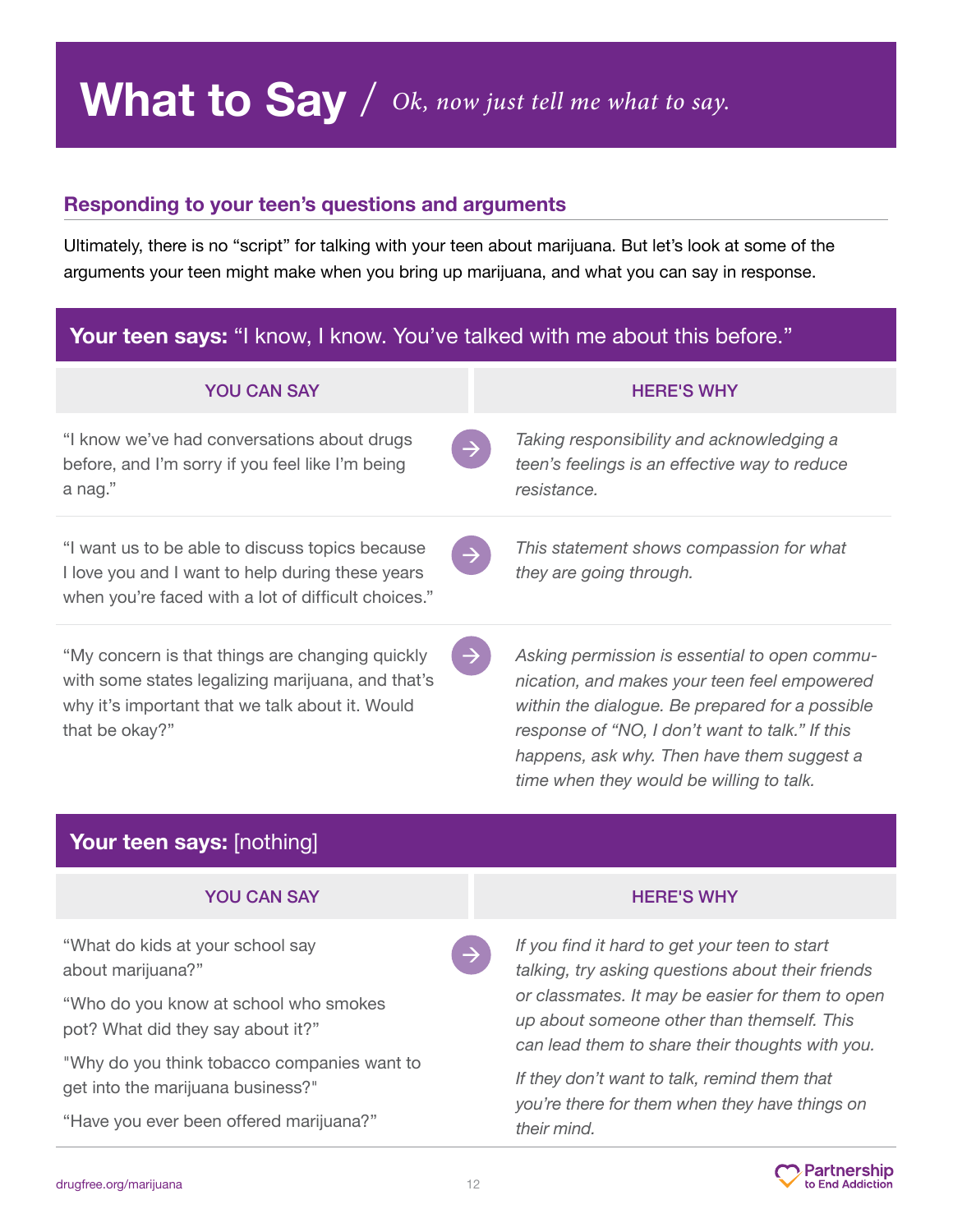#### Your teen says: "I'm only doing it once in a while on weekends, so it's not a big deal."

| <b>YOU CAN SAY</b>                                                                                                                                                                | <b>HERE'S WHY</b>                                                                                                                                                                                                                                                                                                |
|-----------------------------------------------------------------------------------------------------------------------------------------------------------------------------------|------------------------------------------------------------------------------------------------------------------------------------------------------------------------------------------------------------------------------------------------------------------------------------------------------------------|
| "I'm happy to hear that this is not something<br>you do on a regular basis. The fact is, using any<br>drug can be harmful at your age because your<br>brain is still developing." | Even though a parent may want their teen to be<br>completely abstinent, it is imperative to point<br>out the positive - that this is not something<br>that has become a daily habit. This allows the<br>teen to feel like they aren't a bad person or a<br>disappointment.                                       |
| "I heard you say that you don't think it's a big<br>deal."                                                                                                                        | Repeating what you've heard is an example<br>of reflective listening.                                                                                                                                                                                                                                            |
| "What would make it feel like a big deal to you?"                                                                                                                                 | This gets your teen to think about the future,<br>what their boundaries are around drug use<br>and what would make it "a big deal." It will<br>give you insight into what is important to<br>them. If use progresses and some of these<br>boundaries are crossed, you can then bring<br>that up at a later date. |
| "What are some things that keep you from using<br>pot more often than you already do?"                                                                                            | This is a question that makes your teen think<br>about the reasons why they don't want to<br>use pot more often. It allows them to think<br>about what pot use would interfere with if they<br>did it more regularly.                                                                                            |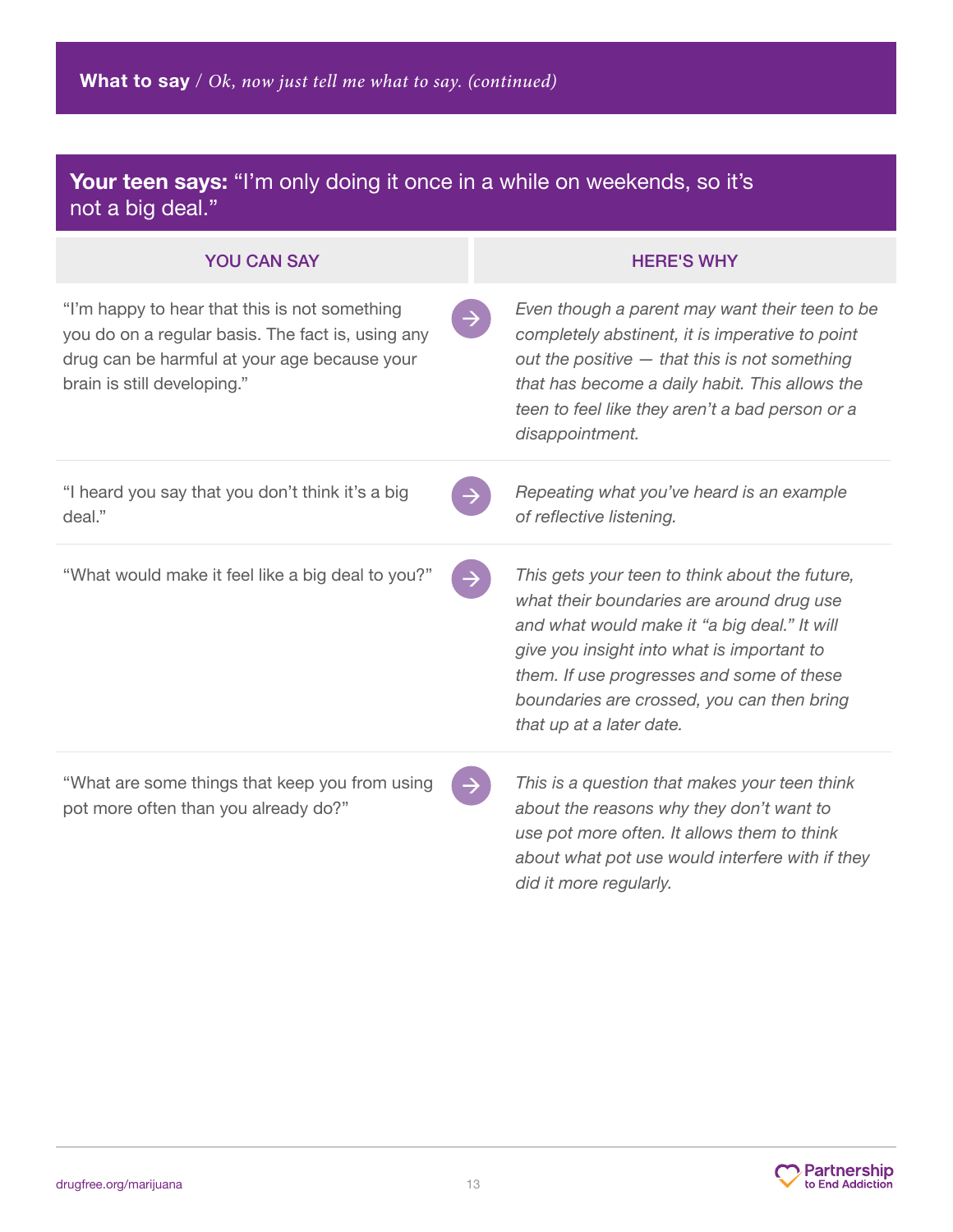#### Your teen says: "Would you rather I drink alcohol? Marijuna is so much safer."

| <b>YOU CAN SAY</b>                                                                             | <b>HERE'S WHY</b>                                                                                                                                                                                                                                                                                                                                                           |
|------------------------------------------------------------------------------------------------|-----------------------------------------------------------------------------------------------------------------------------------------------------------------------------------------------------------------------------------------------------------------------------------------------------------------------------------------------------------------------------|
| "What is going on in your life that makes you<br>feel like you want to do either?"             | This question can easily throw you off course.<br>If it rattles you, posing a question back to<br>them is a good buffer while you think about<br>your answer.                                                                                                                                                                                                               |
|                                                                                                | Your response may still be met with "nothing"<br>or another one-word answer, but even the<br>word "nothing" can lead to another supportive<br>statement from you, like "I'm glad to hear there<br>isn't anything going on in your life that makes<br>you want to drink or smoke, and I also know<br>it's unrealistic to think that it isn't going to be<br>offered to you." |
| "Honestly, I don't want you to be doing anything<br>that can harm you - whether that's smoking | Reminding your teen that you care deeply about<br>$\rightarrow$<br>their health and well-being, and expressing                                                                                                                                                                                                                                                              |

that can harm you — whether that's smoking pot, cigarettes, drinking or behaving recklessly. I'm interested in knowing why you think marijuana is safer than alcohol."

*their health and well-being, and expressing genuine curiosity about their thought process, is going to help them open up.*

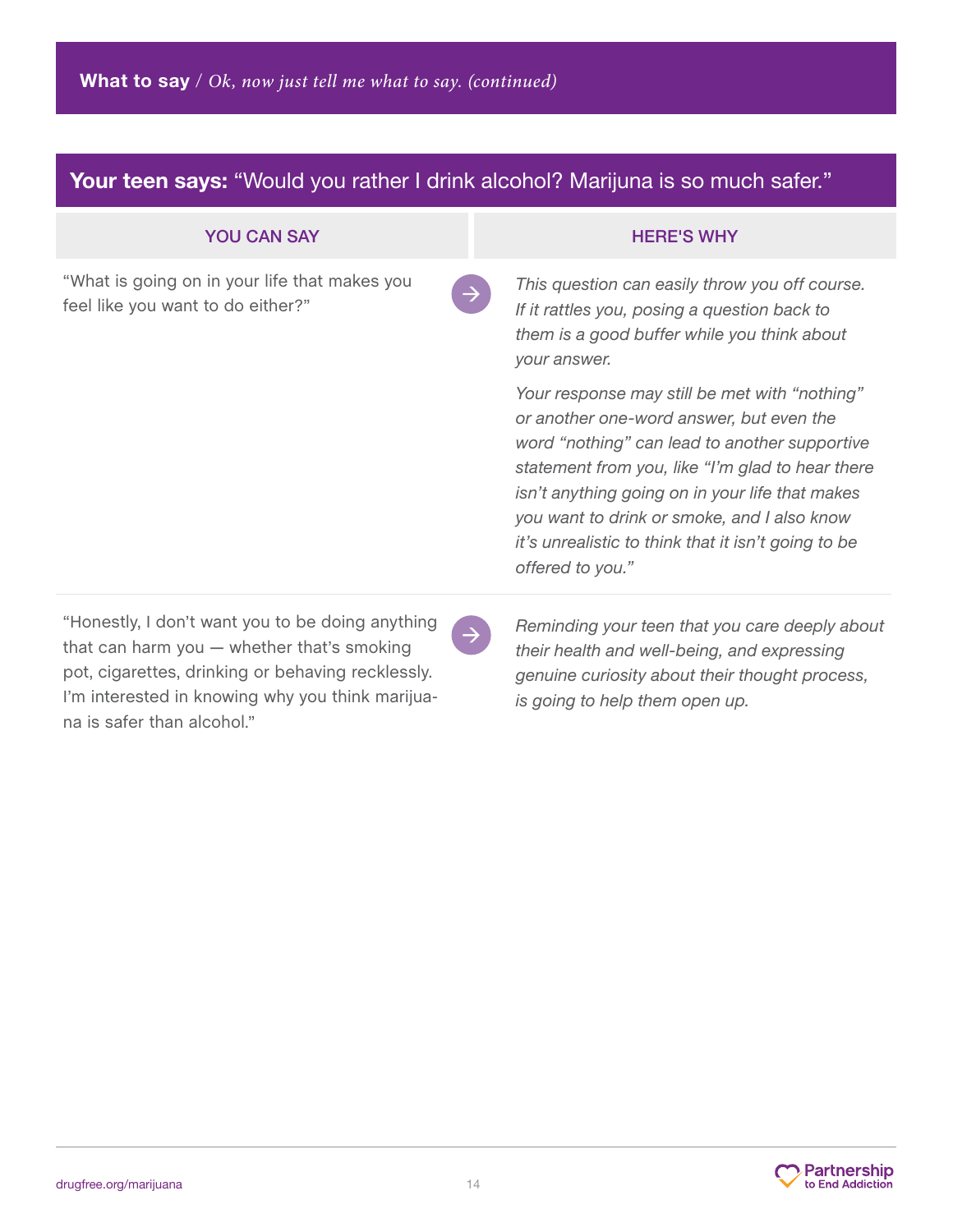| <b>Your teen says:</b> "Marijuana is a plant. It's natural. How harmful could it be?"                                                                                                                                                                                                                      |                                                                                                                                                                                                                |  |
|------------------------------------------------------------------------------------------------------------------------------------------------------------------------------------------------------------------------------------------------------------------------------------------------------------|----------------------------------------------------------------------------------------------------------------------------------------------------------------------------------------------------------------|--|
| <b>YOU CAN SAY</b>                                                                                                                                                                                                                                                                                         | <b>HERE'S WHY</b>                                                                                                                                                                                              |  |
| "Not all plants are necessarily healthy or good<br>for you - think about heroin that comes from<br>poppies or even poison ivy."                                                                                                                                                                            | This helps your teen rethink their point.<br>$\rightarrow$                                                                                                                                                     |  |
| "I understand that, and I am not suggesting<br>that you're going to spin out of control, or that<br>your life as you know it is going to be over. I<br>would just like to redirect you to the idea that<br>when a person is high, their judgment is not<br>what it ordinarily is and that can be harmful." | This statement points out that you are<br>reasonable and are not using scare tactics.<br>It also redirects your teen back to your goal<br>of helping them understand the harmful side<br>effects of marijuana. |  |
| "Many people I know who use alcohol or pot on<br>a regular basis are using it to numb themselves<br>or avoid feelings."                                                                                                                                                                                    | This brings some personal perspective into<br>the conversation, and lets your teen know that<br>you see the effects of substance use in your<br>own life.                                                      |  |
| "I would much rather you find healthy ways to<br>cope with difficult feelings than turn to drugs.<br>Can we brainstorm activities?"                                                                                                                                                                        | Here, you're showing concern, asking<br>permission and promoting collaboration in<br>thinking through healthy alternatives - like<br>yoga, reading or sports.                                                  |  |

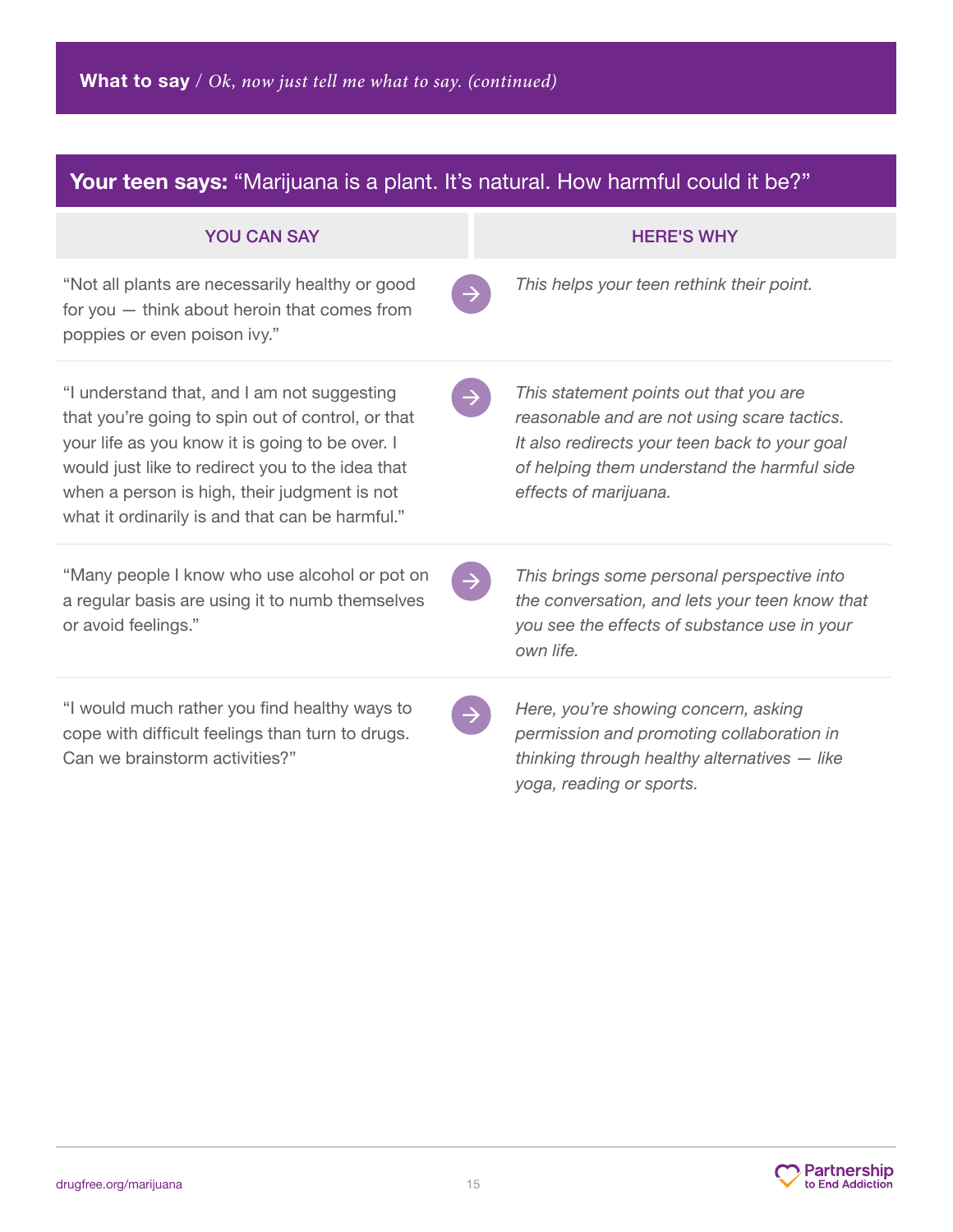#### **Your teen says:** "But it's legal in some states; why would they make something legal that could hurt me?"

#### **YOU CAN SAY AND READ ASSESSMENT OF A SAMPLE SAY AND READ ASSESSMENT OF A SAMPLE SAY AND READ ASSESSMENT OF A SAMPLE SAY AND READ FOR A SAMPLE SAY AND READ FOR A SAMPLE SAY AND READ FOR A SAMPLE SAY AND READ FOR A SAMPLE S**

"It's legal at a certain age, like alcohol. I think that people hope that by 21, they've given you enough time to make your own decision around it. But, let's explore your question in more detail, because it's a good one. Why would states make something legal that could be harmful?"

"Let's look at alcohol; it's legal, but causes damage, including DUIs, car accidents and other behavior that can lead to jail time. Alcohol can also cause major health problems, including liver and heart and problems and is linked to some forms of cancer."

"Cigarettes are also legal, even though they are highly addictive and proven to cause birth defects and cancer. Just because something is legal and regulated doesn't make it safe or mean it isn't harmful."

*Letting your teen know that this is a valid question is important to them being receptive to your answer. Expressing curiosity with an open-ended question keeps the conversation going.* 

*Alcohol is a great example of a regulated substance having severely harmful side effects.*

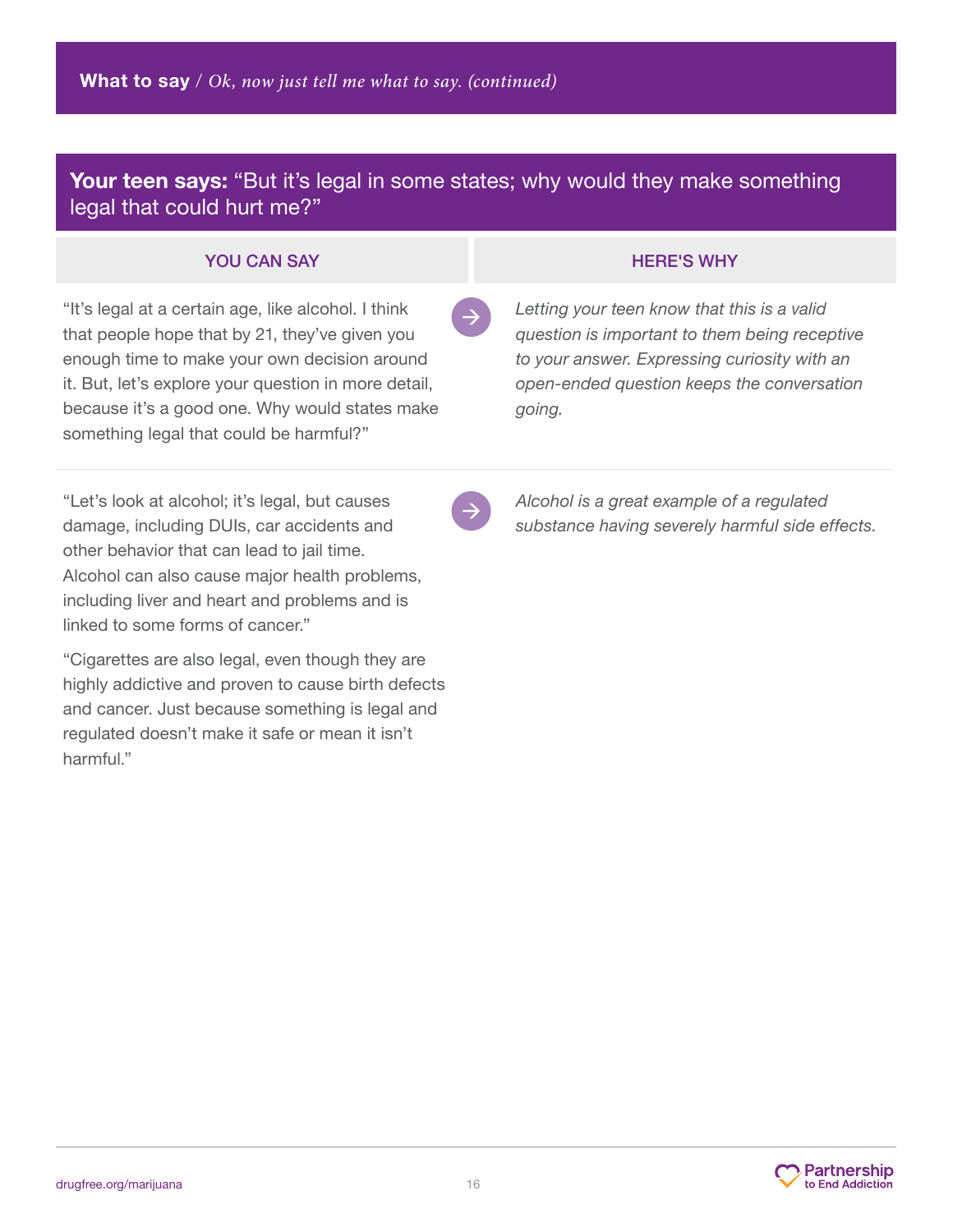| <b>Your teen says:</b> "Come on. I only did it once, and I'm totally fine."                                                                        |                                                                                                                                                                                        |  |
|----------------------------------------------------------------------------------------------------------------------------------------------------|----------------------------------------------------------------------------------------------------------------------------------------------------------------------------------------|--|
| <b>YOU CAN SAY</b>                                                                                                                                 | <b>HERE'S WHY</b>                                                                                                                                                                      |  |
| "Okay. Why did you do it only once? Why did<br>you stop, or decide not to do it again?"                                                            | Asking your teen why they aren't doing it more<br>than once can lead to them explaining the rea-<br>sons for not liking it. They might mention that<br>they were only offered it once. |  |
| "Will you tell me about your experience? I'm<br>$\rightarrow$<br>genuinely curious to know what it was like for<br>you. How did it make you feel?" | This is an example of an open-ended question<br>that helps you uncover what they may or may<br>not have liked about getting high.                                                      |  |

#### Your teen says: "I don't know what to say when other kids ask me to use."

 $\rightarrow$ 

#### **YOU CAN SAY A REALLY AND REALLY CONTROLLER WHY**

"Let's think of some ways that you can turn down the offer that you would be comfortable saying."

*Instead of telling them what to say or do when they are put in an uncomfortable situation, why not ask them? Brainstorming with your teen on how they may get out of a sticky situation will be more effective than telling them. Help your teen think of ways to turn down offers for their own reasons, like "I'm not into that," or "I have a big game tomorrow and don't want to be groggy."*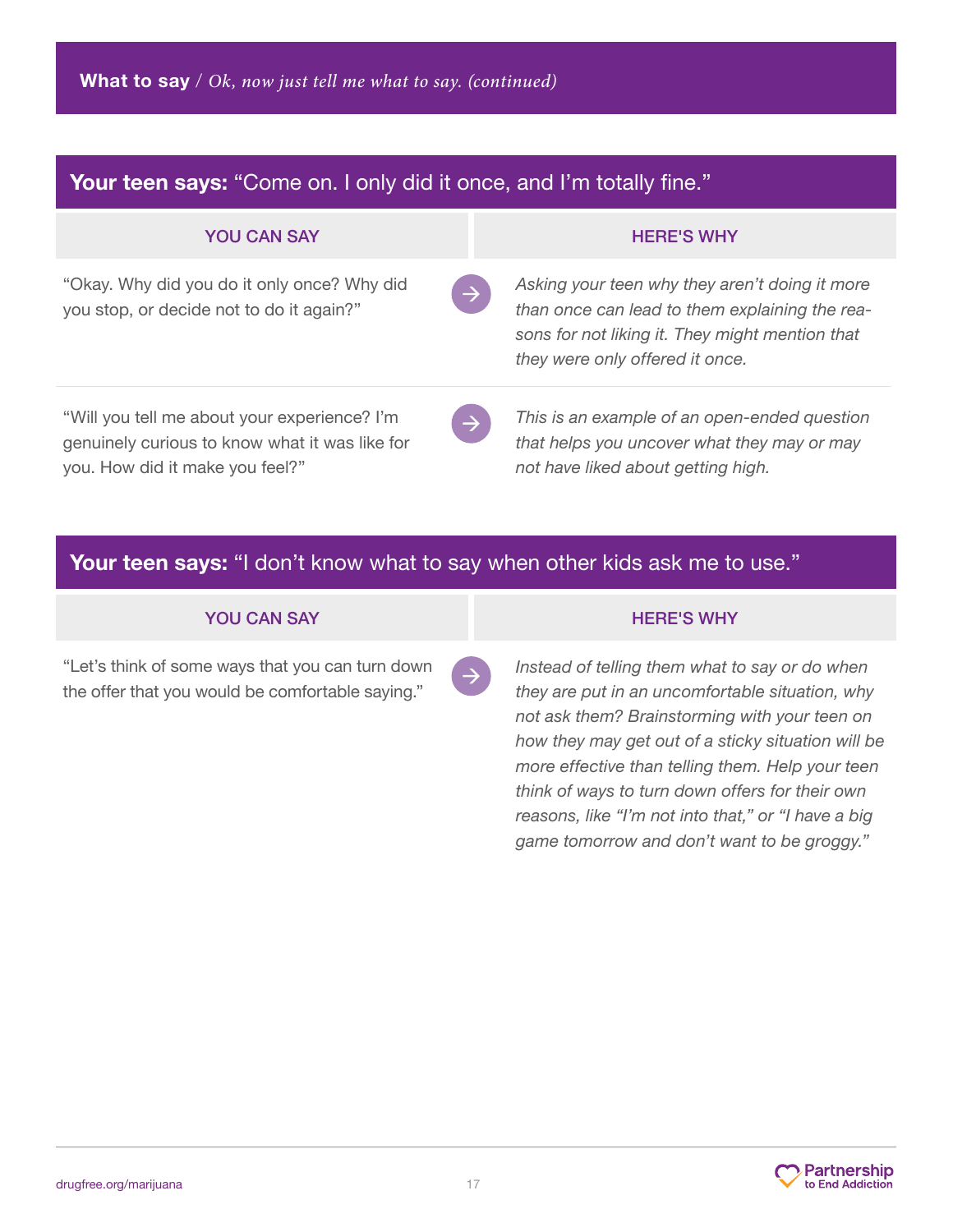| Your teen says: "But you smoked marijuana when you were younger."                                                                                                                                                                                                                                                                                                              |                                                                                                                                                                                                                                                                                                                 |  |
|--------------------------------------------------------------------------------------------------------------------------------------------------------------------------------------------------------------------------------------------------------------------------------------------------------------------------------------------------------------------------------|-----------------------------------------------------------------------------------------------------------------------------------------------------------------------------------------------------------------------------------------------------------------------------------------------------------------|--|
| <b>YOU CAN SAY</b>                                                                                                                                                                                                                                                                                                                                                             | <b>HERE'S WHY</b>                                                                                                                                                                                                                                                                                               |  |
| If you did smoke marijuana when you were younger                                                                                                                                                                                                                                                                                                                               |                                                                                                                                                                                                                                                                                                                 |  |
| "I'm not going to pretend like I didn't, and<br>that's why I'm talking to you about this.<br>I will tell you that when I did smoke, my<br>decisions weren't great and the only thing<br>that prevented me from getting into some<br>horrible circumstances was luck."                                                                                                          | You may want to point out some of the negative<br>things that happened to you (or your) friends<br>that you wish didn't.                                                                                                                                                                                        |  |
| "And you may be thinking: Well, you did it,<br>and nothing awful happened to you. I<br>just want you to understand that these are<br>chances you may take, and they are just that,<br>chances. A lot of harmful things don't happen<br>to you because of your ability to make sound<br>decisions. When you are stoned that ability to<br>make good decisions is questionable." | Here, you're not only being informative but<br>reminding them that marijuana can impact their<br>judgment.                                                                                                                                                                                                      |  |
| If you didn't smoke marijuana when you were younger                                                                                                                                                                                                                                                                                                                            |                                                                                                                                                                                                                                                                                                                 |  |
| "You may or may not believe this, but I never<br>smoked marijuana when I was a kid. It didn't<br>have a place in my life, and would have<br>interfered with the activities I enjoyed."                                                                                                                                                                                         | Here, you're explaining why marijuana didn't<br>interest you. Your reasoning may have been that<br>you didn't want it to interfere with the activities<br>you enjoyed; that you didn't feel you needed to<br>use weed to fit in; that you were turned off by<br>the smell; or any other honest reason that kept |  |



*you from trying marijuana yourself.*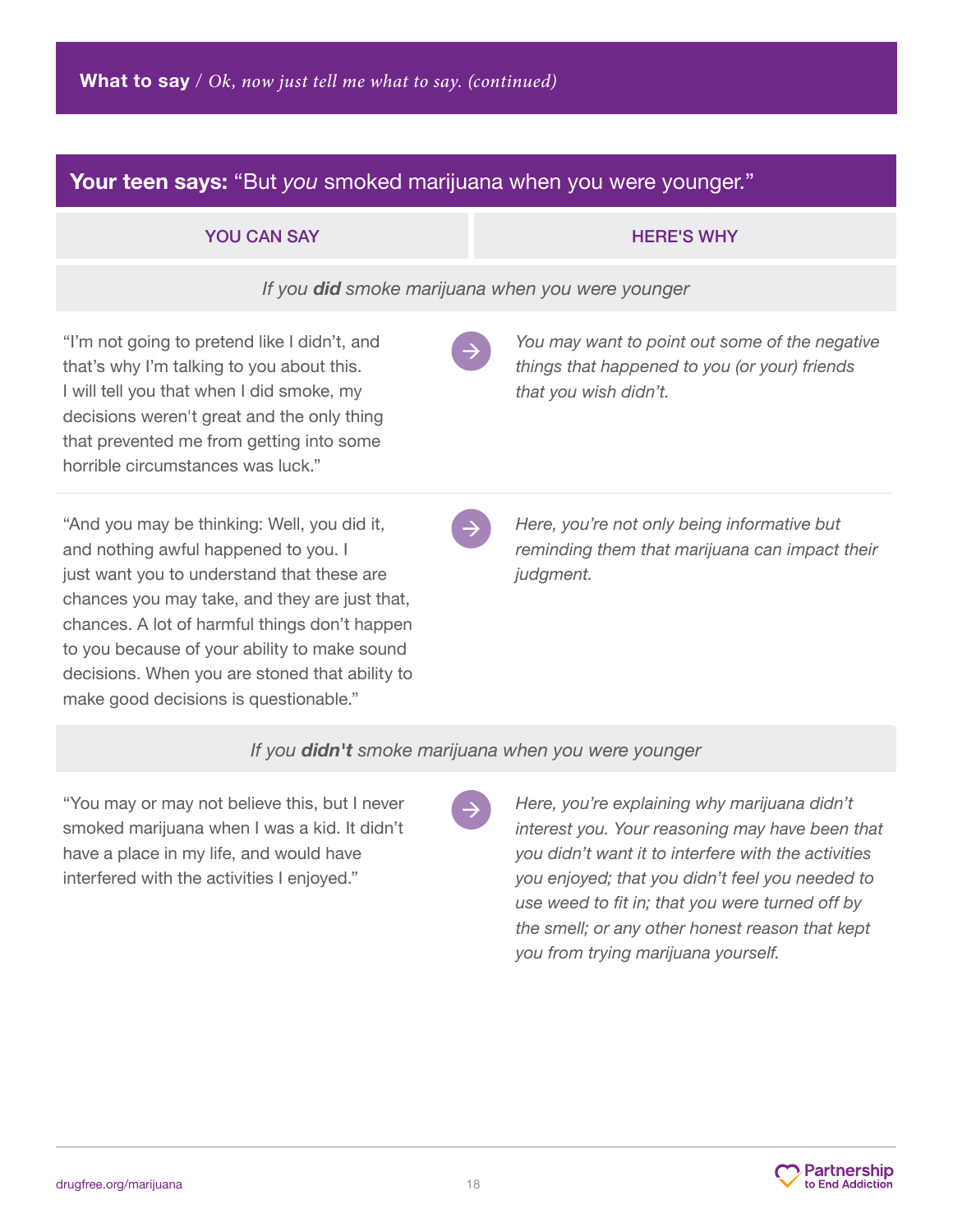#### **A note to parents if you smoke or drink**

If you use marijuana or drink alcohol — whether in front of your teen or not — you should anticipate that they are going to call you out on this ("But you smoke marijuana/drink alcohol!")

Take the time to reflect on, and perhaps reevaluate, your own use  $$ especially if your teen is seeing you use. You may want to consider the effect your behavior has on them.

For instance, if you come home from a long, stressful day and the first thing you do is smoke a joint or pour yourself a drink, you may want to try modeling another behavior for your child (like going for a walk, working out, reading, stretching, deep breathing or something else that helps you unwind). Showing your teen that you use a substance to relieve stress or as a coping skill can send the wrong message.

Ask yourself why you drink and/or smoke, how often, what time of day and how much you use. These answers are going to affect your credibility with your teen, give you some insight into your own behavior and allow you to evaluate whether your substance use is in any way becoming a harmful and unhealthy coping mechanism.

These are questions only you can answer. Think about them in an honest manner, and reach out for help if you need it. (Consider connecting with our helpline at [drugfree.org/get-support-now.](http://drugfree.org/get-support-now/))

If you don't feel comfortable talking about your substance use with your teen, you can put the focus back on them. You can say, "I'm glad you brought this topic up. I think it's important that we talk about my use as well as yours and, I would like it if we started with your use, why do you feel the need to drink or smoke?"

Try asking your teen, "How does my use affect you? I'm curious, because who you are and how you are feeling is important to me." This invites them to share and ask questions and promotes collaboration.

Consider also asking your teen, "How does knowing that I use pot or drink alcohol make you think differently about your own decisions?" Open-ended questions like these show curiosity, respect and understanding.

And lastly, be sure to express your love and caring about your child's health, development and well-being.

*—Heather Senior, LCSW, Former Parent Support Network Manager Partnership to End Addiction*

### *Need help?*



If you feel you need outside help, look for a professional who specializes in addiction. This issue will continue to change with the times, but the one thing that will remain constant is the need for information and support when raising a teen. You are the most important, and most powerful, influence in your teen's life. Partnership to End Addiction is here to help you all along the way. You can start at [drugfree.org](https://drugfree.org).